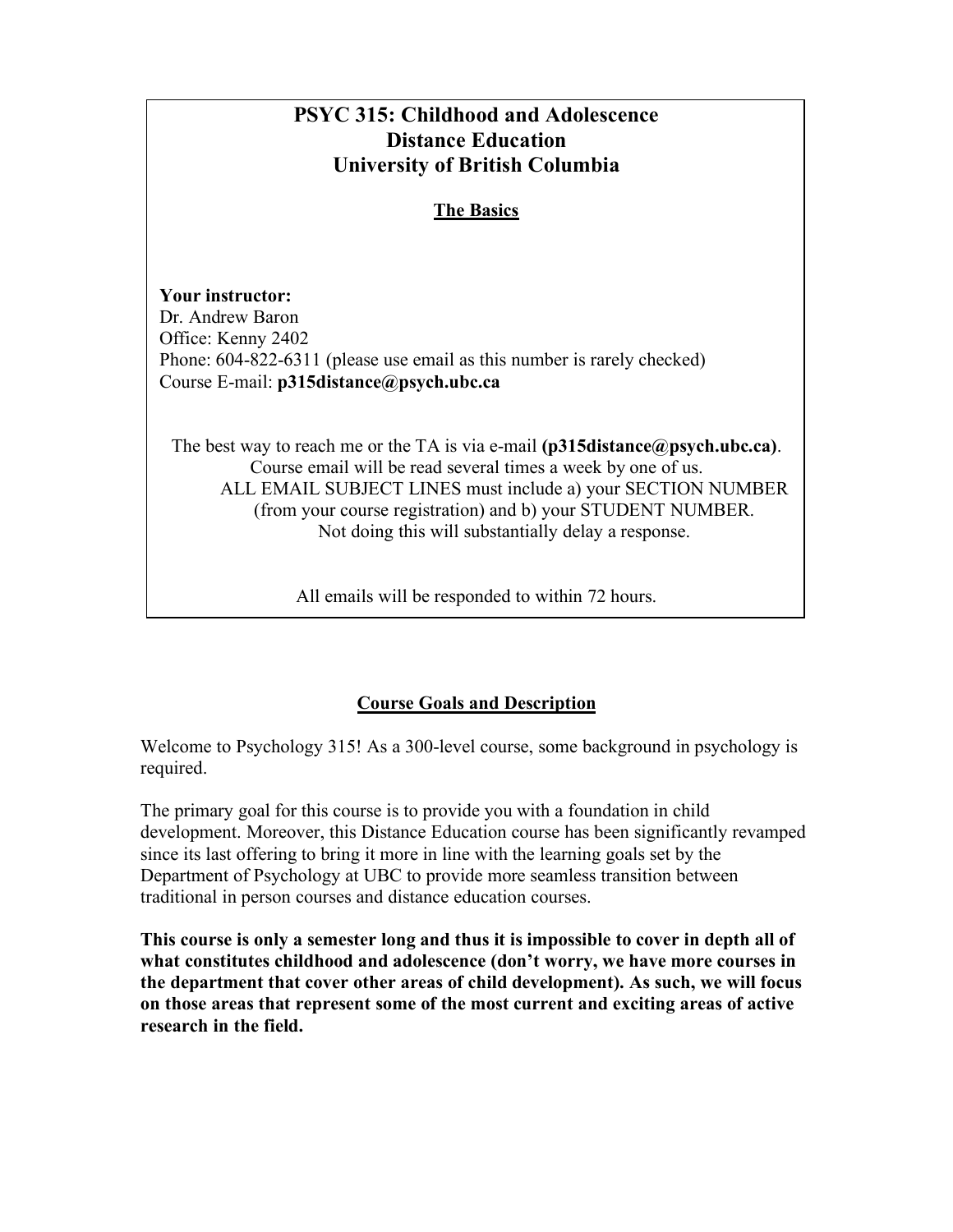## **Overview**

Lecture slides posted on the class website are not complete, but rather serve as an outline of many of the key points from the readings assigned for that week. Lecture slides also expand on topics covered in the readings and introduce some new concepts not covered in the readings.

These slides may be posted in color, however, it is possible to print them in black and white (saves ink, is faster to print and is easier to read since my slides normally have a color background unless you select the option to print in black and white).

Readings are assigned on a weekly basis. I recommend doing the full set of readings *before* reviewing the lecture slides and any other supporting materials (e.g., posted videos, youtube links, etc.).

## **Course Website**

You can access the course website through CANVAS. We will use the course website extensively, so please check it regularly.

## **Course Requirements and Grading**

## **1. Class Participation**

Participation in class discussion forums is expected.

## **Evaluation Criteria:**

A) Students must make **3 Original Posts over the assigned weeks.**

B) Students must also make **3 Comments/Replies** to a peer's post over the assigned weeks.

Note: One Original Post and One Comment/Reply may be submitted in the SAME week if desired. However, a maximum of 2 posts (1 original post and 1 comment/reply) within the same week will be evaluated. To be clear – during the entire term you submit a TOTAL of 6 posts. Thus, you do not need to write a post each week – you can pick which weeks to do them over the assigned weeks.

D) **Guidelines for length of posts:** Roughly 5-8 sentences to demonstrate thoughtful engagement in discussion (but not a hard rule)

E) **Due date for posts:** Sundays at 8 pm for the corresponding week. Original Posts AND Comments/ Replies relevant to the week MUST be made during the corresponding week in class. Eg. Week 7 posts/ replies must be posted during Week 7 to be evaluated. (Students cannot go back and post or reply in Week 7 if it is already Week 12, for example).

F) **Grading:** All posts (original and comment/replies) are worth 1 point each (students can only receive of score of 1, or 0). A maximum total of 6 points for 6 posts (3 original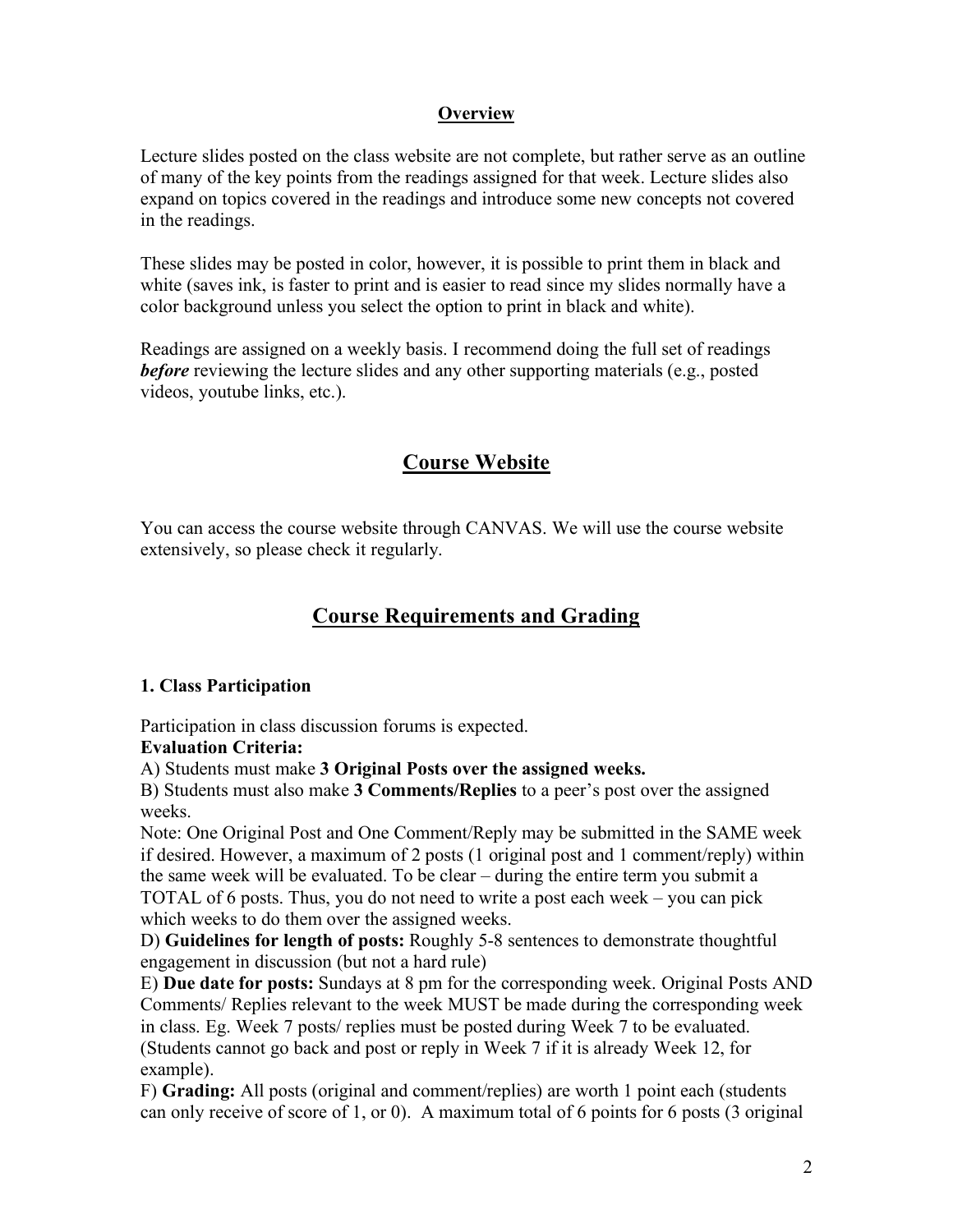posts and 3 comments/replies) can be obtained. Posts that demonstrate students' knowledge and depth of thought are worth a combined 8% of the final grade.

Grades for discussion posts are not made available until the end of term. Some feedback may be provided for posts made in the beginning of term.

Note: Sheer completion of posts (ie. just posting anything (see poor examples of discussion posts and replies), without adequate depth of thought, insightfulness or substantial contribution) will not be guaranteed a point. For example, if a student only writes partial posts (e.g., 1 or 2 sentences or that is unrelated to the material covered in class that week), then the student will not receive full credit for the assignment.

## **Please be respectful of your classmates and their comments!**

**Additional comments:** More than 6 posts/replies are permitted but only the first posts/ comments submitted each week will be evaluated. (Ie. Students cannot post 15 times in one week, hoping to acquire a better grade by posting more often). Examples of good/bad posts are available on the course website in the Discussion Forum.

**2. Quizzes.** There are 3 weekly quizzes **(**in the folder for **Weeks 2, 3, 5)** each worth 6% of the final grade. These are administered online (in their respective weekly folders). All 3 quizzes are due on the same date (please see Canvas for deadline). This deadline is intended to give students flexibility when organizing their time at the beginning of the term.

**3. Midterm** (1 total, **Week 9**, worth a combined total of 22% of final grade). This is administered online in the Week 9 folder on the midterm date). The midterm covers all material from Weeks 6, 7 and 8. The Midterm exam will be administered using Proctorio's online invigilation platform.

**4. Final Exam** (52% of final grade, this is a cumulative exam). The Final exam will be administered using Proctorio's online invigilation platform.

**Quizzes, midterm and the final exam are closed book – meaning you are not permitted to use any notes or to discuss any questions with anyone. Any evidence of cheating will result in an automatic failing of the course and appropriate disciplinary action taken by the University – plus you'll just feel really bad about yourself and that isn't worth it.** All testing will consist of some combination of Multiple Choice, Fill-in-the-Blanks, List questions (e.g., list 4 pieces of evidence that support the claim that…) and short answer format (e.g., "From a socio-cultural perspective describe 3 factors that have the most influence on…"). More details will be discussed in class.

\*\*\*Any changes to the course grades (or any remarking of completed exams) must be approved by the course instructor. If a student wishes to contest the validity of an answer provided on an exam (midterm or final), the student will need to complete a form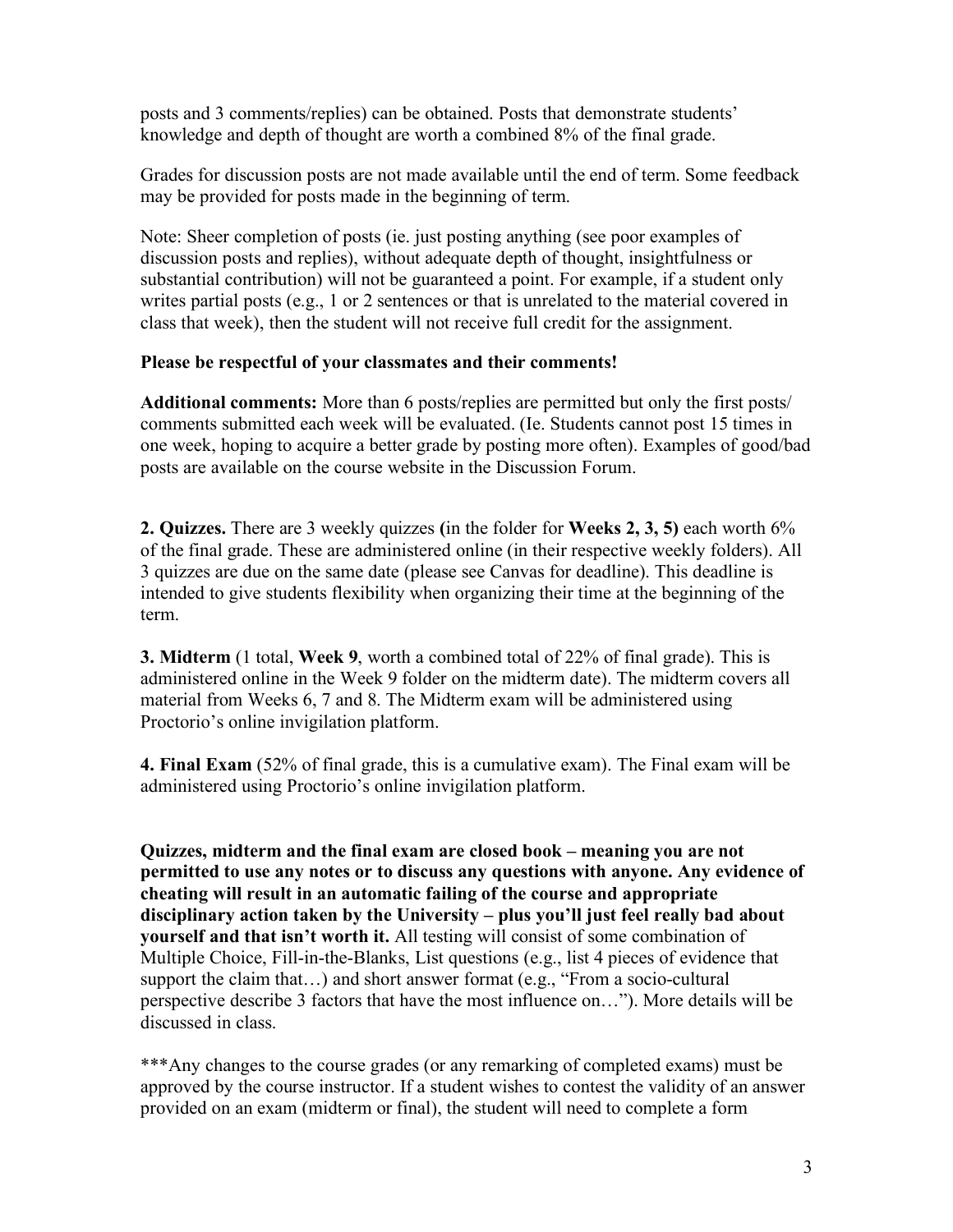provided by the course instructor stating the reasons for their request that a mark be reconsidered. This form is available on CANVAS and must be submitted within two weeks from when grades for the disputed exam (quiz, midterm or final) are posted on CANVAS. Final decisions rest with the course instructor. TAs are not permitted to regrade any portion of any exam (midterm or final).\*\*\*

## **POLICY on missed exams/tests/assignments and make-ups.**

The decision to offer a make-up exam/assignment is solely at the discretion of the course instructor. If a student is unable to complete an exam/assignment would like to receive consideration for a make-up, that student is required to contact the instructor **before** the start of their exam (or before the assignment is due if not an exam). For course policies regarding in-term academic concessions, please refer to the relevant UBC calendar entry: http://www.calendar.ubc.ca/vancouver/index.cfm?tree=3,329,0,0. If a make-up is granted, it will take place on the very next calendar day following the original assignment date or the weight of the missed assignment will be shifted to future assignments. No exceptions will be made. For non-medical reasons (eg. Varsity or Olympic athletic competitions, students must contact the course instructor at least two weeks prior to make alternative arrangements).

## **Other Important Information: Course Policies**

## **Psychology Department's Position on Academic Misconduct**

Cheating, plagiarism, and other forms of academic misconduct are very serious concerns of the University, and the Department of Psychology has taken steps to alleviate them. In the first place, the Department has implemented software that, can reliably detect cheating on multiple-choice exams by analyzing the patterns of students' responses. The results of these comparisons are compiled into customized "Originality Reports" containing several, sensitive measures of plagiarism; instructors receive copies of these reports for every student in their class. In all cases of suspected academic misconduct, the parties involved will be pursued to the fullest extent dictated by the guidelines of the University. Strong evidence of cheating or plagiarism may result in a zero credit for the work in question. According to the University Act (section 61), the President of UBC has the right to impose harsher penalties including (but not limited to) a failing grade for the course, suspension from the University, cancellation of scholarships, or a notation added to a student's transcript. All graded work in this course, unless otherwise specified, is to be original work done independently by individuals.

If you have any questions as to whether or not what you are doing is even a borderline case of academic misconduct, please consult your instructor. For details on pertinent University policies and procedures, please see Chapter 5 in the UBC Calendar (http://students.ubc.ca/calendar).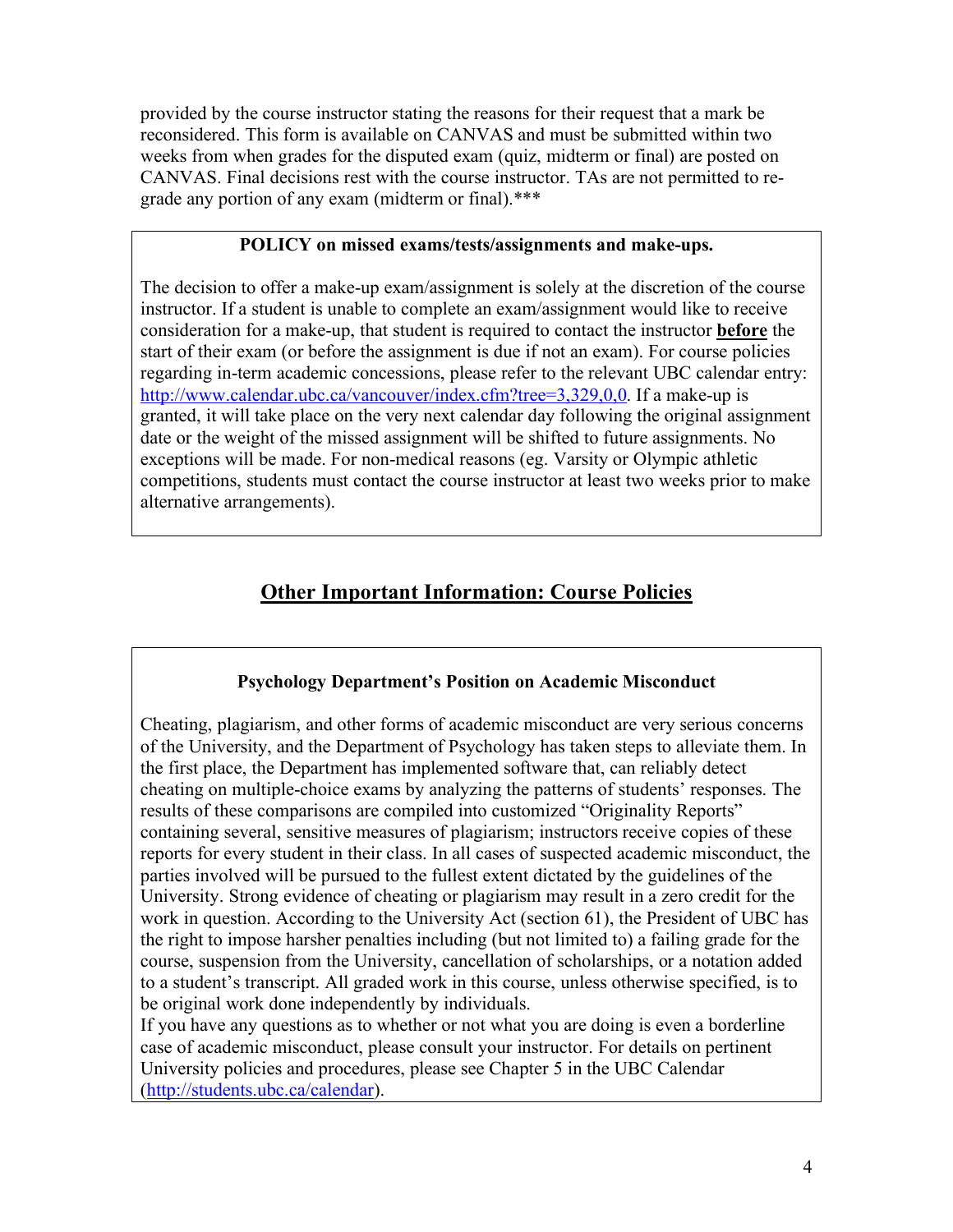## **Readings**

**Required course pack: select chapters from How Children Develop Canadian Edition (5th edition) by Siegler et al. This course pack is available at the UBC Bookstore and through an e-book option for the course pack (note, we will not be using Launchpad so do not pay extra for it).**

**\*Please note: The ONLY versions of the full textbook that are compatible with this course are the Canadian 4th or 5th editions. All other previous versions of this textbook (e.g., US 3rd or 4th editions) are NOT compatible with this course. In the summer of 2020 we made a further change to use a course pack version of the textbook. This is intended to save cost for students as we only read a subset of chapters from this book for PSYC 315. There is also an e-book version of the course pack that you can use. In sum, students have the option to use the printed course pack, the e-book version of the course pack, or a compatible version of the full textbook (as the course pack is made from select chapters of the full book).\***

You will also be assigned to read several journal articles. E-Links to these articles will be posted on CANVAS. If a link is not working you can always access the article yourself through UBC's online library. You are responsible for reading this material and it will be included in your exams.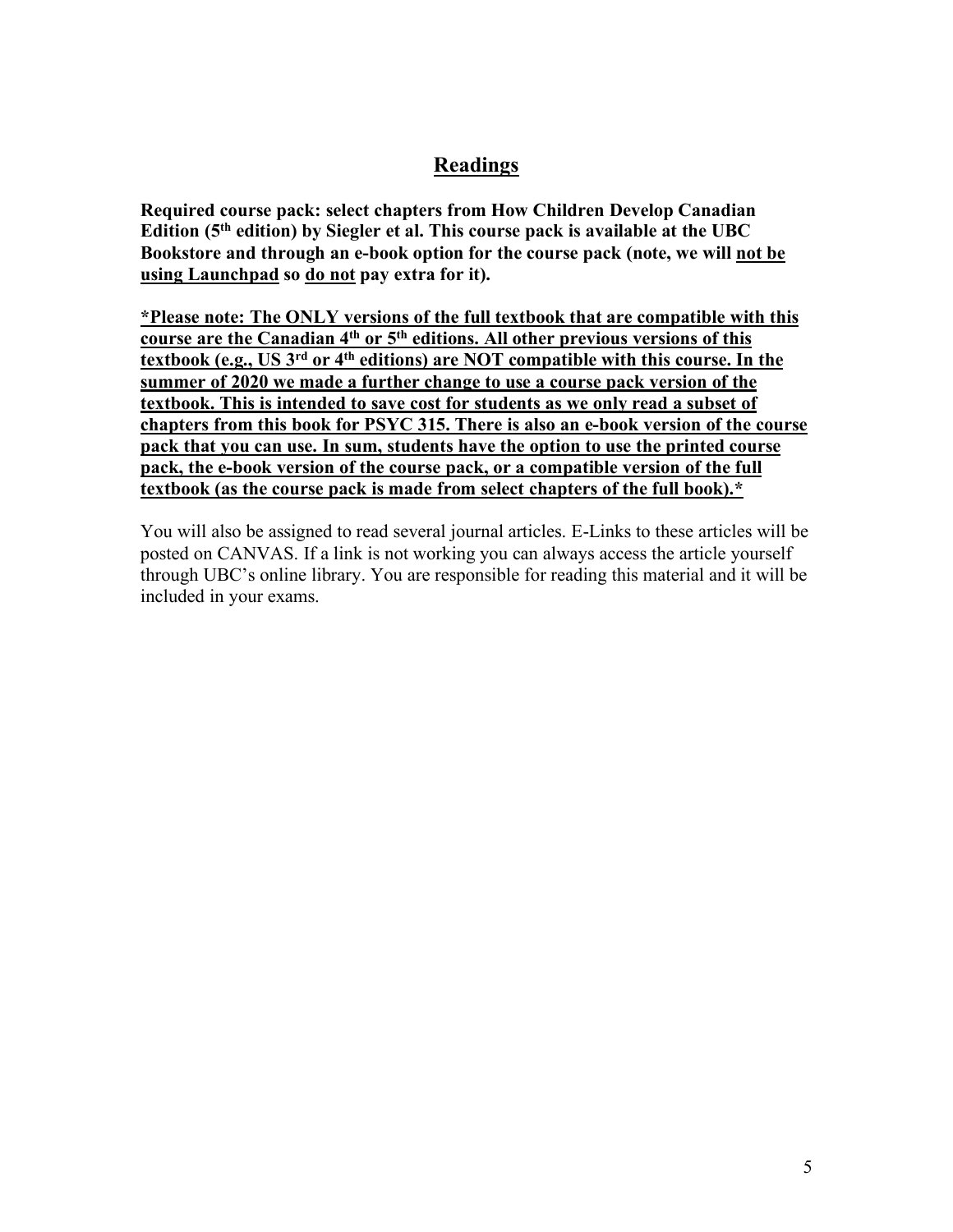## **Detailed Syllabus**

## **WEEK 1**

## **WHY A THEORY OF DEVELOPMENT IS ESSENTIAL FOR PSYCHOLOGY & METHODS OF COGNITIVE DEVELOPMENT**

*Review syllabus, course requirements, and expectations. We will also review the breadth of topics covered in our course and will focus on methods of cognitive development.*

## **Readings**

**No required readings for Week I. Please use the time to get familiar with our Canvas course page and our course resources.**

**OPTIONAL READING** ONLY IF YOU HAVE THE FULL TEXT BOOK AND NOT THE COURSE PACK: Textbook reading: pp. 1-39.  $\rightarrow$  In the Canadian 4<sup>th</sup> Edition this corresponds to pp 1-37.

## **Announcements**

**WEEK 2**

## **THEORIES OF COGNITIVE DEVELOPMENT PART I**

#### **Readings**

**Textbook Reading: pp. 141-177.**  $\rightarrow$  In the Canadian 4<sup>th</sup> Edition this corresponds to pp 129-161.

#### **Announcements**

**First weekly quiz (inclusive of material covered in Weeks 1 and 2 – readings and lecture.**

## **WEEK 3**

## **THEORIES OF COGNITIVE DEVELOPMENT PART II**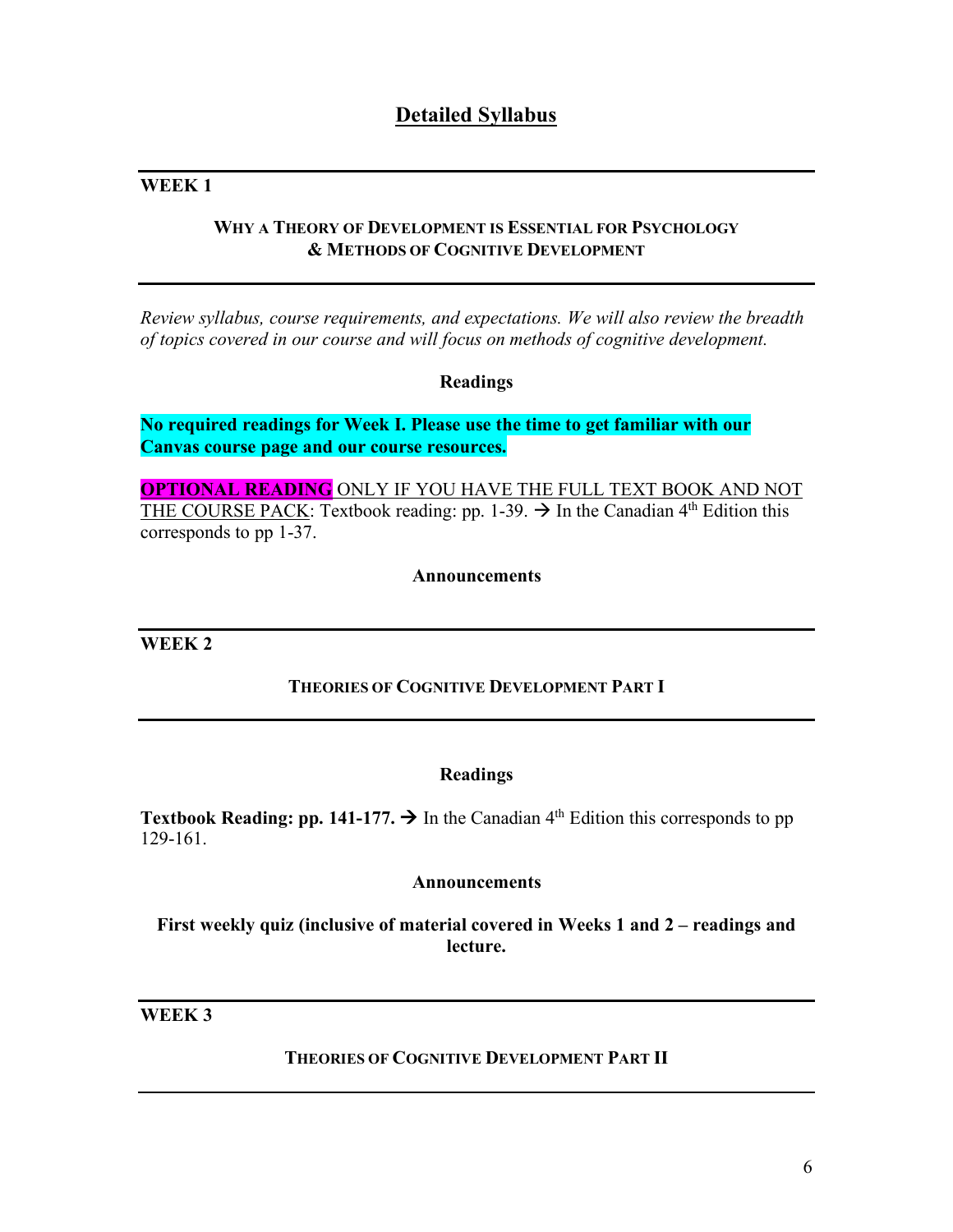## **Readings**

**Textbook Reading: pp. 377-383** (beginning with the section on Erikson up to but not including section on Current Perspectives) and **pp. 393-411** (beginning with the section on Central Developmental Issues up to but not including section on Current Perspectives).  $\rightarrow$  In the Canadian 4<sup>th</sup> Edition this corresponds to pp 347-356 and pp 363-379.

#### **Announcements**

**Second weekly quiz (on material covered in Week 3 – readings and lecture).**

**WEEK 4**

#### **SELF, FAMILY AND PEERS**

#### **Readings**

**Textbook Reading: pp. 484-489** (beginning with section on Self-Concept in Childhood up to but not including section on self-esteem); **pp. 495-497** (up to but not including section on Ethnic and Racial Identity); **pp. 522-538** (starting from section on Family Dynamics up to but not including section on Child Care Contexts); **pp. 551 – 578** (up to but not including section on Neglected Children).  $\rightarrow$  In the Canadian 4th Edition this corresponds to pp 441-449 from The Self in Childhood up to but not including Ethnic Identity; pp 467-489 up to but not including section on Divorce; and pp 515-537 (up to but not including section on Neglected Children).

#### **Announcements**

**WEEK 5**

#### **SELF, FAMILY AND PEERS CONTINUED**

#### **Readings**

**No assigned readings.**

#### **Announcements**

**Third weekly quiz (on material covered in Weeks 4-5 – readings and lecture).**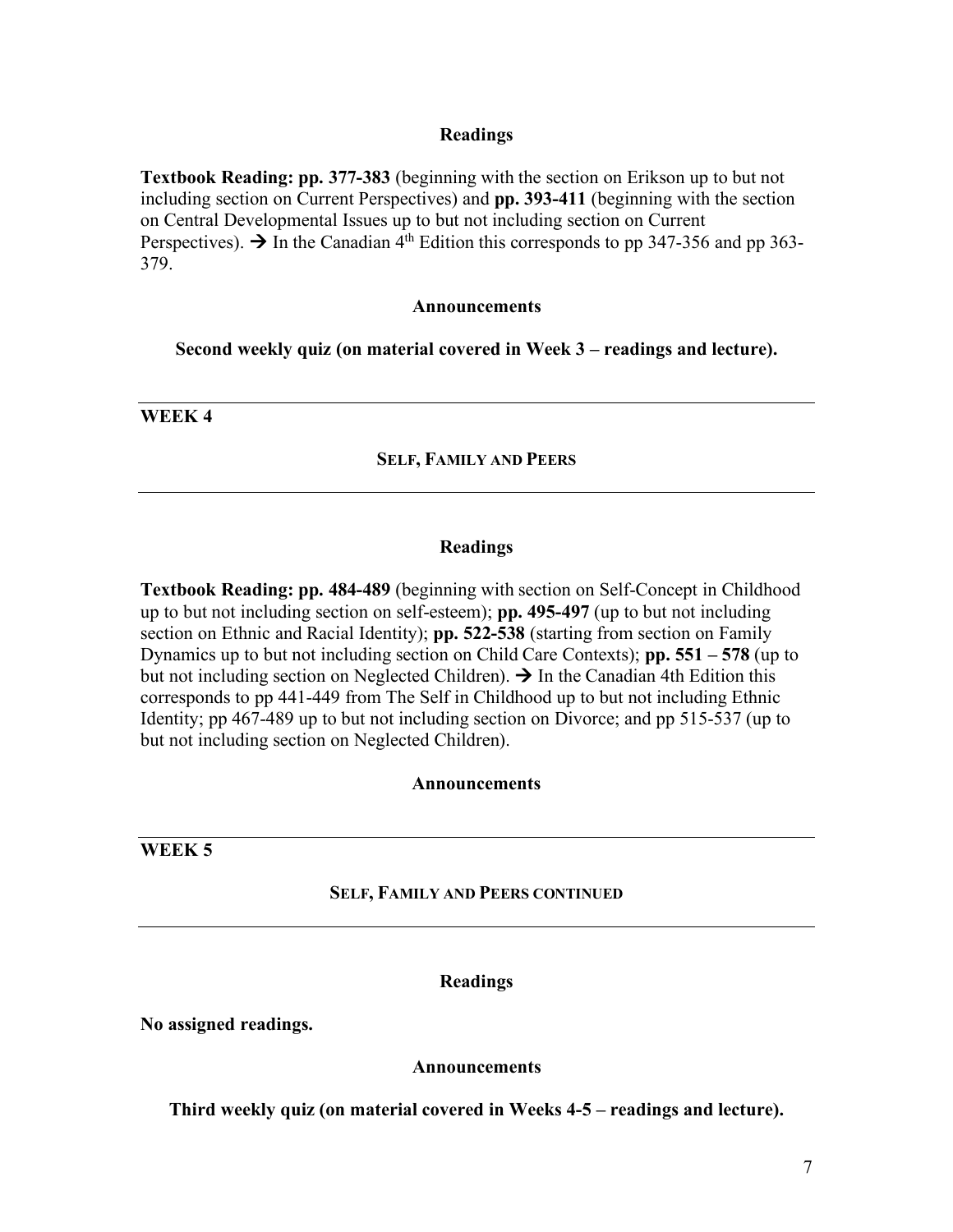## **WEEK 6**

### **INTELLIGENCE AND ACADEMIC ACHIEVEMENT**

## **Readings**

**Textbook Reading: pp. 326-360** (up to section on mathematics).  $\rightarrow$  In the Canadian 4<sup>th</sup> Edition this corresponds to pp 299-339.

**Textbook Reading: pp. 388-390** (beginning with section on Dweck's Theory up to but not including section on Current Perspectives).  $\rightarrow$  In the Canadian 4<sup>th</sup> Edition this corresponds to pp 360-362 (beginning with section on Dweck's Theory up to but not including section on Current Perspectives).

## **Additional Readings:**

Ambady, N., Shih, M., Kim, A., & Pittinsky, T. L. (2001). Stereotype susceptibility in children: Effects of identity activation on quantitative performance. *Psychological Science, 12*(5), 385-390.

#### **Announcements**

## **WEEK 7**

## **DEVELOPMENT OF SOCIAL COGNITION PART I**

## **Readings**

#### **Additional Readings:**

Rudman, L. A. (2004). Sources of implicit attitudes. *Current Directions in Psychological Science, 13*(2), 79-82.

Baron, A., & Banaji, M. (2006). The development of implicit attitudes: Evidence of race evaluations from ages 6, 10 & adulthood. *Psychological Science, 17*(1), 53-58.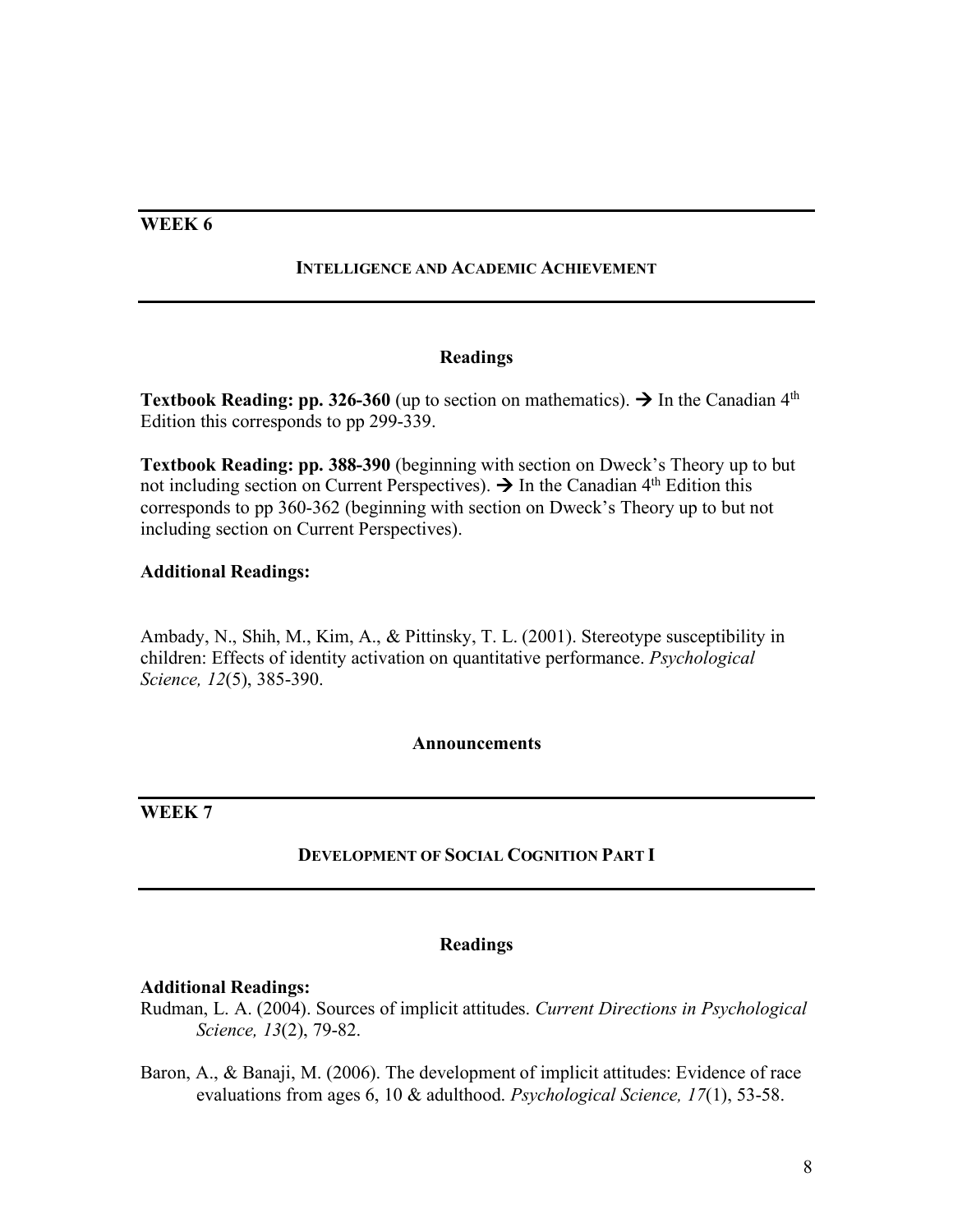Gonzalez, A., Steele, J., & Baron, A.S. (2017). Reducing children's implicit racial bias through exposure to positive outgroup exemplars. *Child Development, 88,* 123- 130*.*

#### **Announcements**

## **WEEK 8**

### **DEVELOPMENT OF SOCIAL COGNITION PART II**

#### **Readings**

#### **Additional Readings:**

Gelman, S. A., & Heyman, G. D. (1999). Carrot-eaters and creature-believers: The effects of lexicalization on children's inferences about social categories. *Psychological Science, 10*(6), 489-493.

Dunham, Y., Baron, A.S., & Carey, S. (2011). Consequences of "minimal" group affiliations in children. *Child Development, 82*(3), 793-811*.*

## **Announcements**

**WEEK 9**

### **Language Development**

## **Readings**

**\*Please check Canvas for an additional required reading for this week posted by May 25th\*\***

#### **Announcements**

**Midterm is administered this week and must be completed between 9am and 4pm PST on the assigned day. Please check your Course Schedule for the exact day. This will be administered online. This midterm is based on all material covered to date from Weeks 6, 7, and 8.**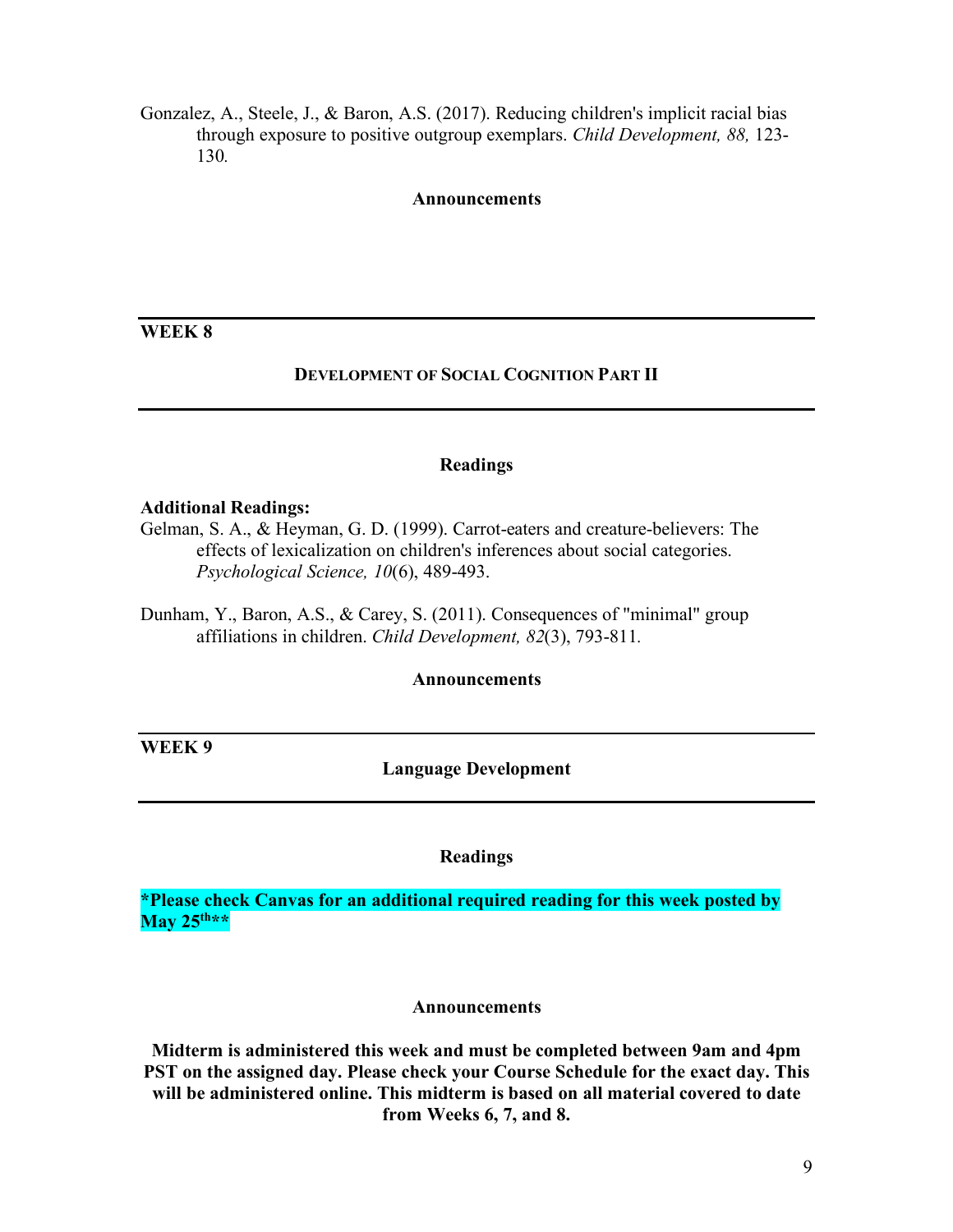## **WEEK 10**

### **GENDER DEVELOPMENT**

## **Readings**

**Textbook Reading: Chapter 15**

#### **Announcements**

## **WEEK 11**

#### **GENDER DEVELOPMENT CONTINUED**

#### **Readings**

#### **Additional Readings:**

Olson, K. R., Key, A. C., & Eaton, N. R. (2015). Gender cognition in transgender children. *Psychological Science*, *26*(4), 467-474.

#### **Announcements**

**WEEK 12**

## **MORAL DEVELOPMENT & PROSOCIAL DEVELOPMENT**

#### **Readings**

**Textbook Reading**: pp. 590-613.  $\rightarrow$  In the Canadian 4<sup>th</sup> Edition this corresponds to pp 553-578.

### **Additional Readings:**

Warneken, F. & Tomasello, M. (2009). Varieties of altruism in children and